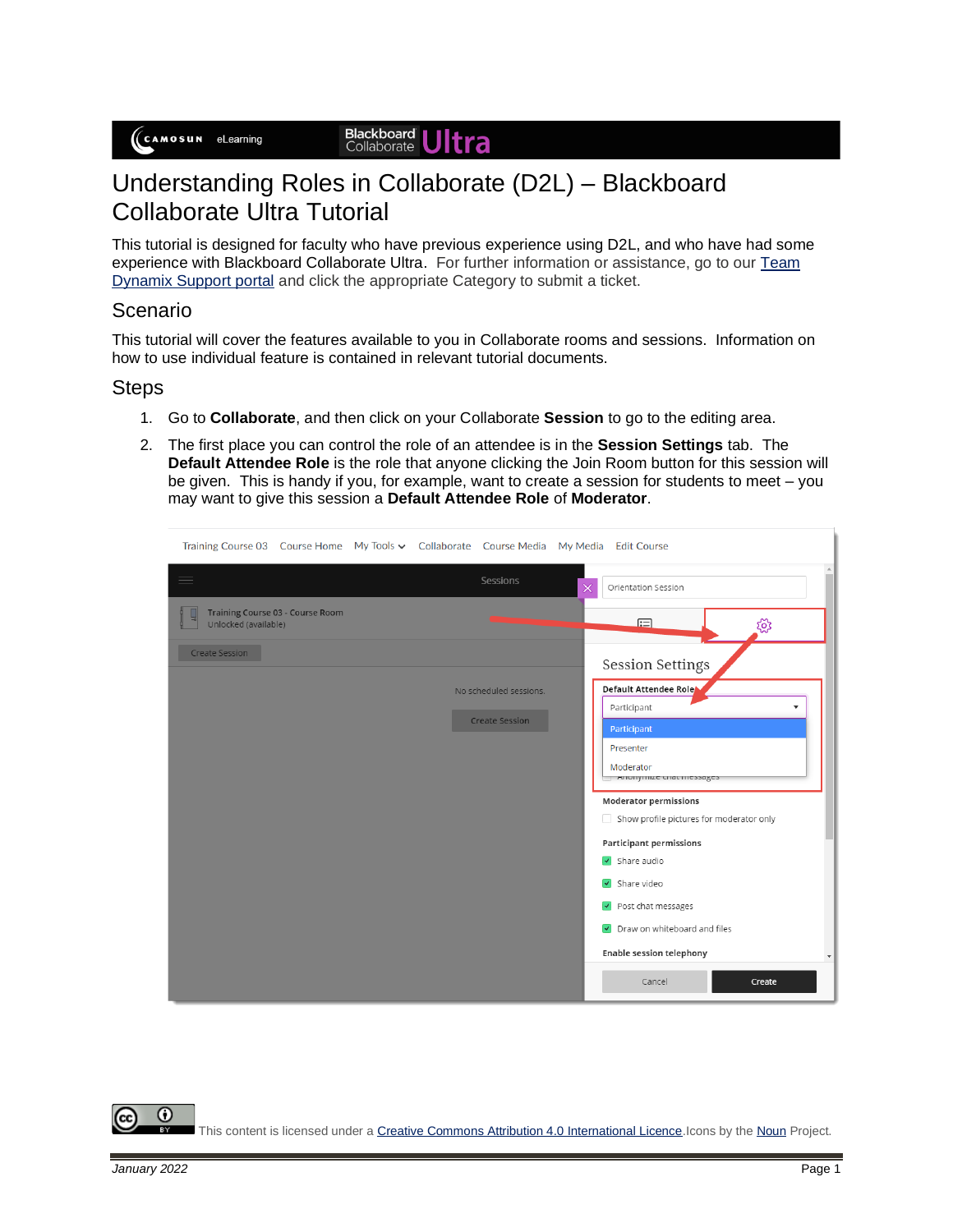3. The second place you can control the role of an attendee is by changing the **Guest link** in the **Event Details** tab. This link can be send to attendees outside of D2L, and the role selected will be the role they enter the session as.

| Training Course 03 Course Home My Tools v Collaborate Course Media My Media Edit Course |                        |          |                                                  |                                                 |
|-----------------------------------------------------------------------------------------|------------------------|----------|--------------------------------------------------|-------------------------------------------------|
| $\equiv$                                                                                | Sessions               | $\times$ | Orientation Session                              |                                                 |
| Training Course 03 - Course Room<br>Unlocked (available)                                |                        |          | 囯                                                | ૹૢ૽ૺ                                            |
| Create Session                                                                          |                        |          | Event Details                                    |                                                 |
|                                                                                         | No scheduled sessions. |          | $\sqrt{ }$ Guest access                          |                                                 |
|                                                                                         | <b>Create Session</b>  |          | Guest role<br>Participant<br>link<br>Participant | Guest link<br>Save the session to get the guest |
|                                                                                         |                        |          | Presenter<br>fill<br>Moderator                   | ⊙<br>11:52 AM                                   |
|                                                                                         |                        |          | End<br>篇<br>2020-08-26                           | ⊙<br>12:52 PM                                   |
|                                                                                         |                        |          | No end (open session)                            |                                                 |
|                                                                                         |                        |          | Repeat session<br><b>Early Entry</b>             |                                                 |
|                                                                                         |                        |          | 15 min before start time                         | $\overline{\mathbf{v}}$                         |
|                                                                                         |                        |          | Provide a description                            |                                                 |
|                                                                                         |                        |          | Cancel                                           | Create                                          |

The Roles available in both cases are:

A **Participant** is someone who can enable and disable notifications, such as when attendees enter and leave a session or when someone posted something to a chat. Moderators can decide if participants can share audio, video, chat, and draw on whiteboard or shared files.

A **Presenter** is someone who is allowed to present without having full moderator privileges, who can upload, share, edit, and stop sharing, and who can see hand raise notifications and lower hands.

A **Moderator** is someone who has full control over all content being shared, who can change the role of another attendee, who can see hand raise notifications and lower hands, who can remove attendees (except for other moderators) from a session, and who can set the session settings, including what participants can and can't see.

This content is licensed under [a Creative Commons Attribution 4.0 International Licence.I](https://creativecommons.org/licenses/by/4.0/)cons by th[e Noun](https://creativecommons.org/website-icons/) Project.

 $\Omega$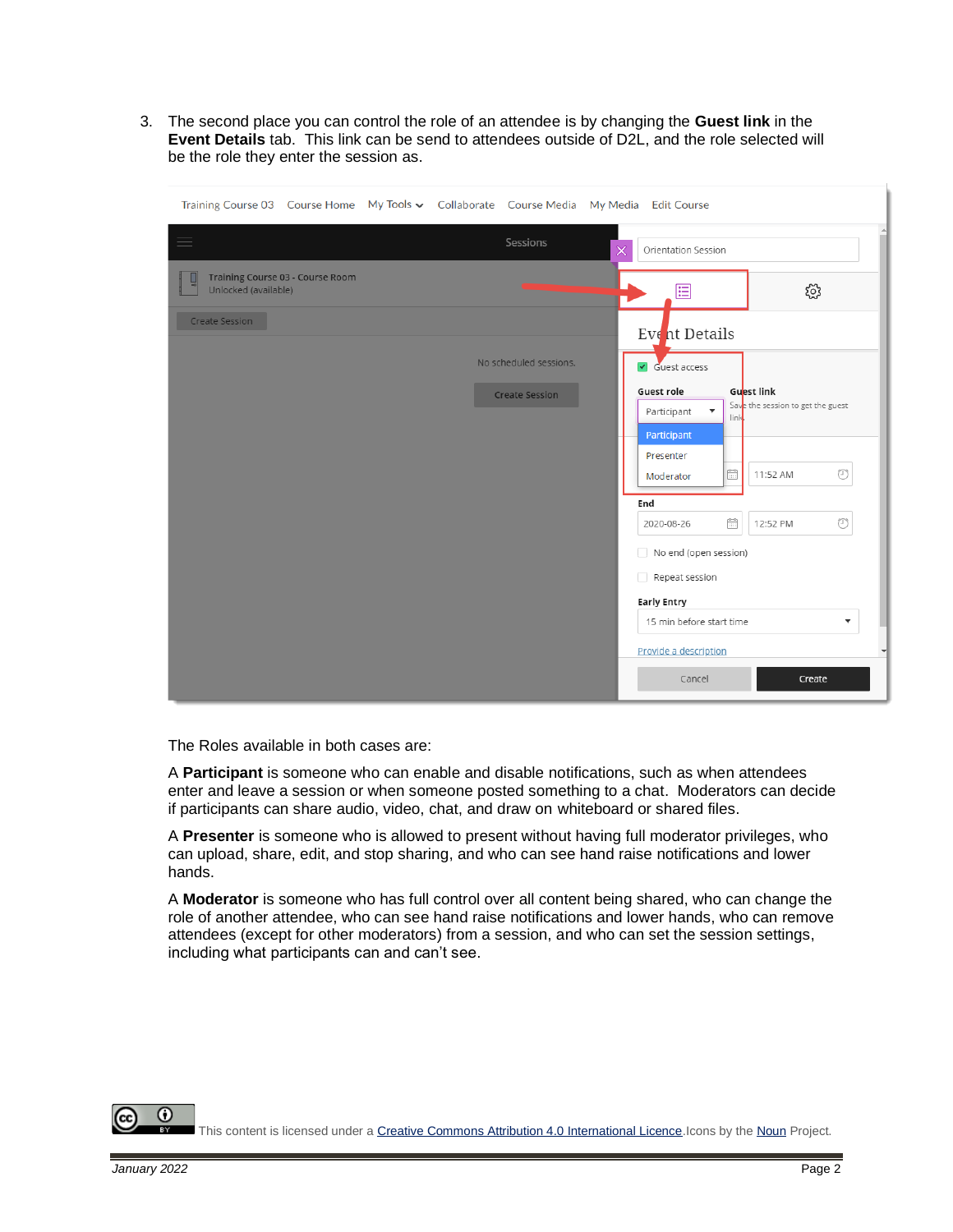4. If you are the Moderator of a session, you can change the role of any participant at any time from within the session. For example, if you would like an attendee to become a **Presenter**, then you will first go into your session, click the bottom-right menu, and select the **Attendee** panel.



5. From the **Attendee** panel, you can select an attendee and assign them a different role. Click on the **Attendee controls** icon, to the right of the attendee's name, to assign them a different role, or to return them to their original role.



 $\odot$ This content is licensed under [a Creative Commons Attribution 4.0 International Licence.I](https://creativecommons.org/licenses/by/4.0/)cons by th[e Noun](https://creativecommons.org/website-icons/) Project.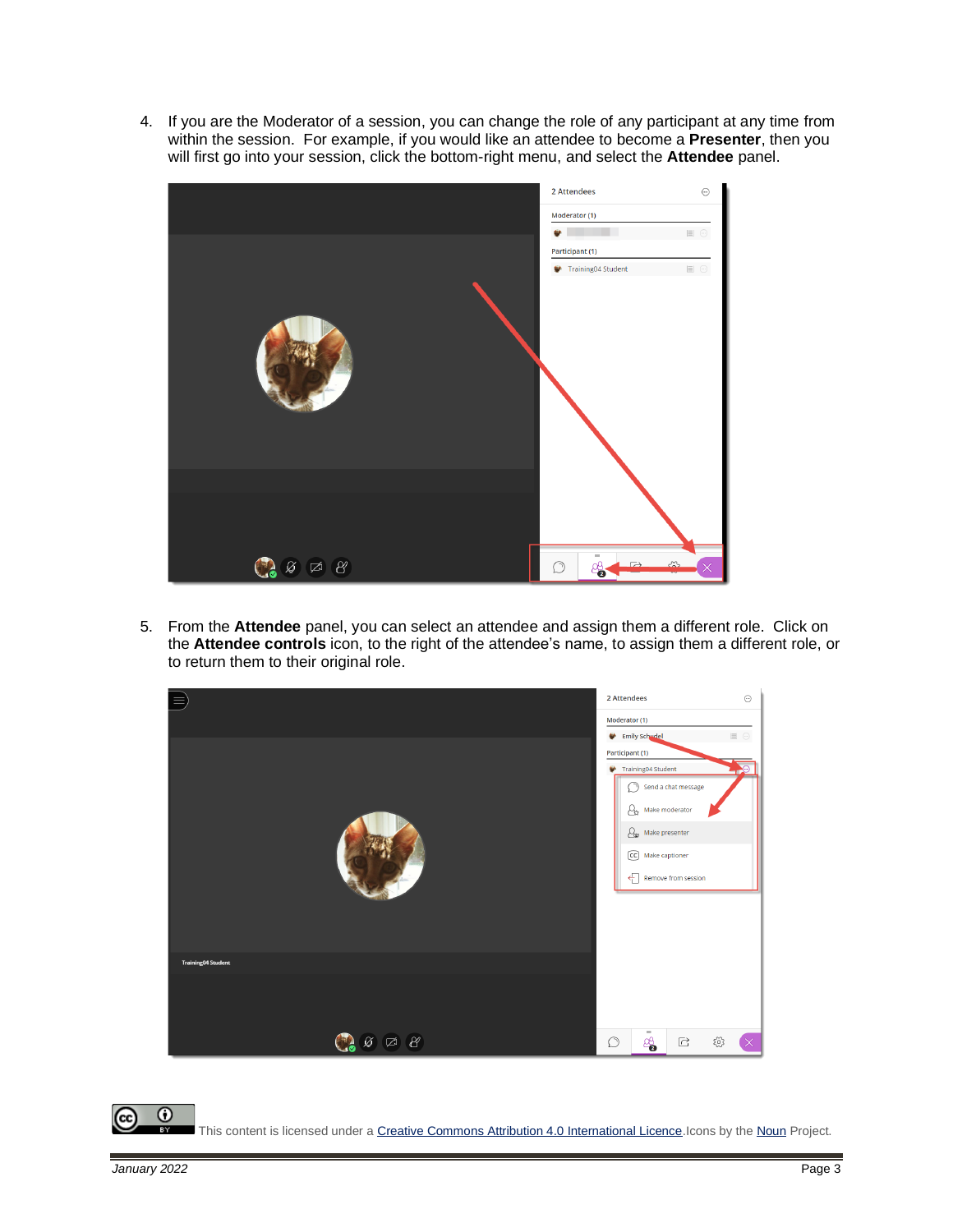## Things to Remember

One other role that is available for you within a session, through the Attendee panel, is the **Captioner** role - someone who is designated by the moderator to provide an accessible learning experience to students. As a Captioner, you are given space to type what is being said, which other attendees can view in real time.

If someone is made a Captioner, they will have to click **Let's get started** to enable the captioning mode.



They can then type captions for the session into the captions box.

|                           | Emily Schudel<br>Moderator |                                                            |   |
|---------------------------|----------------------------|------------------------------------------------------------|---|
| <b>Training04 Student</b> |                            | Type captions                                              |   |
|                           |                            | $\mathcal{B}'$<br>$\mathcal{B}$<br>$\overline{\mathbb{Z}}$ | ₹ |

Other participants can choose to see the captions by clicking **Yes** when asked "Would you like to see them".





This content is licensed under [a Creative Commons Attribution 4.0 International Licence.I](https://creativecommons.org/licenses/by/4.0/)cons by th[e Noun](https://creativecommons.org/website-icons/) Project.